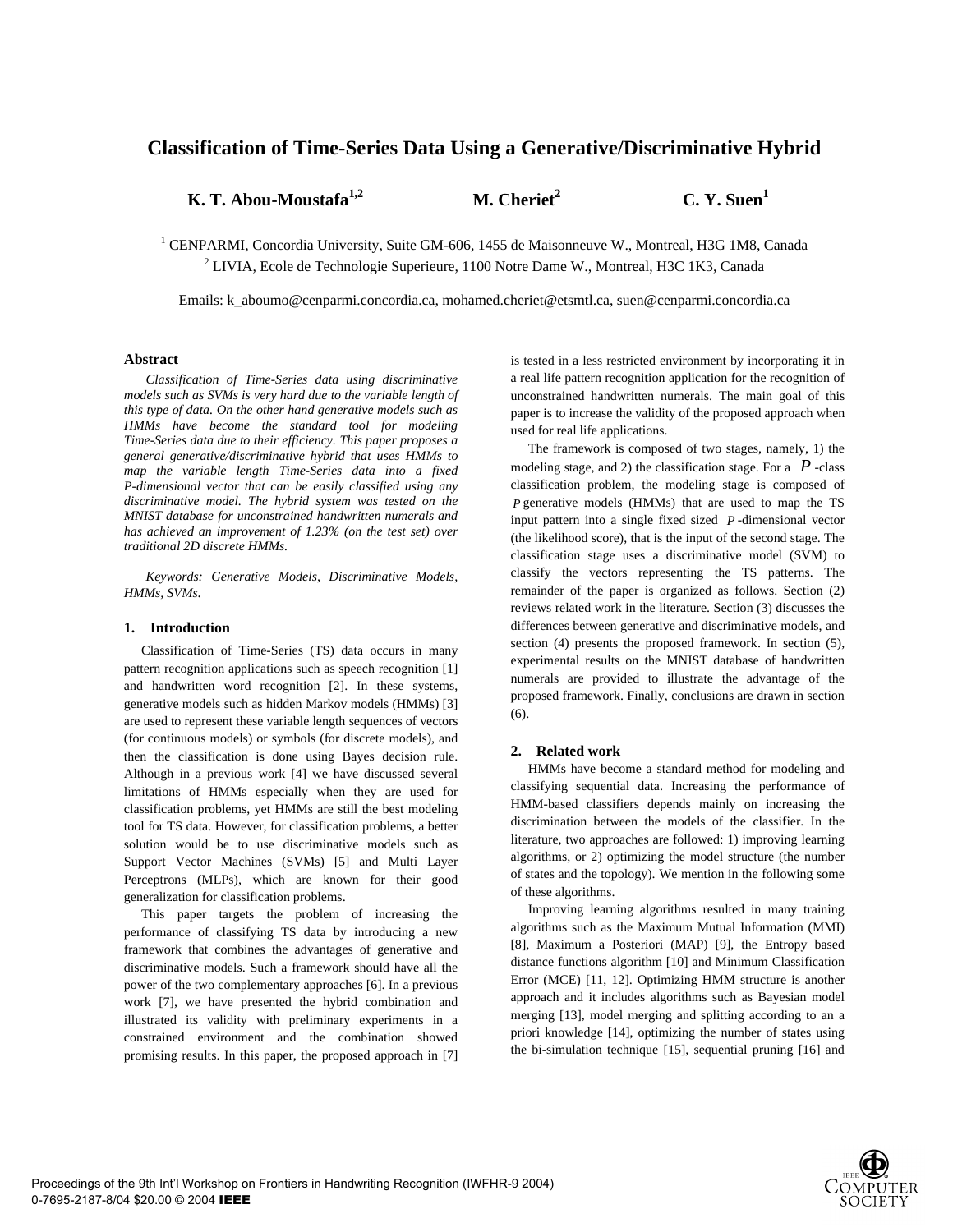model selection based on Discriminative Information Criterion (DIC) [17].

Despite of the several algorithms mentioned above, for learning, the Baum-Welch [3] and the Viterbi [18] are still the most popular training algorithms. As for the structure, still a predetermined topology and number of states is the common method used. This is due to 1) the computational cost of the new methods with respect to the increase in performance they provide, and 2) the a priori knowledge required by some of these algorithms may be available for applications such as speech recognition but may not be available for other applications.

A new approach that appeared recently in the machine learning community is the framework of generative and discriminative models. The first comparison between both approaches was introduced in [19] and recently addressed in [21] and [22]. The first formal combination appeared in [20] and it was later applied to speech recognition and speaker verification in [6] by extracting the Fisher Kernel form the generative models. The proposed framework in this paper is in general stimulated from [20] in that generative models are used to map the variable length sequential data into a single vector with a fixed size using the likelihood score instead of the Fisher score. Despite of the simpler combination method proposed, the framework improved the results of standard 2D discrete HMM results.

#### **3. Generative vs. discriminative models**

Choosing between discriminative and generative models is problem dependent. For a density estimation problem, generative models would be the best choice. However, for classification problems, discriminative models are preferred to generative ones due to their low asymptotic error.

A main reason for this choice is succinctly articulated [21] by Vapnik [23], "one should solve the classification problem directly and never solve a more general problem as an intermediate step such as modeling  $Pr(X|Y)$ ". Despite of the low error rate achieved by discriminative models in many classification problems, it was shown in [19] that learning discriminative models might not always lead to the best classifier. In addition, it is very difficult to classify sequential data using discriminative models due to their variable length. In the following, the advantages and disadvantages of generative and discriminative models are addressed from different perspectives [6]:

• *Target of learning and the classification rule:* Generative models learn a model of the joint probability  $Pr(X, Y)$ , of the input  $X$  and the label  $Y$ . Their prediction is made by computing the likelihood  $Pr(X | Y)$  using Bayes rule and then picking the most likely  $Y$ . On the other hand, discriminative classifiers focus on modeling the decision boundaries between classes by modeling the posterior probability  $Pr(Y | X)$  directly or learning the direct

map from input  $X$  to the class labels. Therefore, the

focus of discriminative models is on correct classification only while generative models focus on modeling the true density of the data.

- *Learning method:* Generative models use reliable and efficient techniques for Maximum Likelihood (EM algorithm) [24] or Maximum A Posteriori estimation. The EM algorithm provably converges monotonically to a local maximum likelihood solution and typically outperforms gradient ascent methods [6] that are used for discriminative models. Also, during training, the EM algorithm needs less parameter tuning than gradient descent methods.
- *Modular learning:* For generative models, an independent model is built for each class where each model is trained individually and considers only the data whose labels correspond to it. Hence, the model does not interact with other classes and avoids considering the whole training set and consequently learning is simplified and the algorithm proceeds faster. Moreover, addition of a new class or deletion of an existing one is easier. Unlike generative models, discriminative models build a single model for all classes and hence it requires simultaneous consideration of all other classes which makes training harder. Discriminative models also involve iterative algorithms and may not scale well [19].
- *Missing data:* Unlike discriminative models, generative models are capable of learning even in the presence of some missing values. This is due to their learning method which optimizes the model over the whole dimensionality and thus models all the relationships between the variables in a more equal manner.
- *Rejection of poor or corrupted data:* The likelihood value obtained from generative models is more reliable than the posterior obtained from discriminative models, since generative models try to represent the true density of the data. A corrupted input or an outlier can be easily detected by the low likelihood and hence the design of a rejection rule is made easier.

## **4. The Proposed Framework**

#### **4.1 Notations**

 For complete references on HMMs and SVMs, the reader is required to read [3] and [5] respectively. The paper uses the basic compact notation of HMMs defined in [3] where  $\lambda = (A, B, \pi)$ ,  $\lambda$  is the hidden Markov model, A is the transition probability matrix,  $\vec{B}$  is the observation probability matrix and  $\pi$  is the initial state probability. In order to avoid any confusion to the reader, this subsection illustrates the notations that are going to be used in the following subsections:

• A training set of a TS data is defined by  $\Psi = \{Z_i | 1 \le i \le N\}$  such

that, 
$$
Z_i = \{z_t^i | 1 \le t \le T_i\}
$$
,  $z_t^i \in \mathbb{R}^d$ ,  $T_i$  is the length

of the sequence and  $N$  is the size of the training set.

The pair  ${Z_i, Y_i}$  represents the training example  $Z_i$  with the label  $Y_i$  such that  $Y \in Y = \{C_i | 1 \le j \le P\}$  where

*P* is the number of classes.

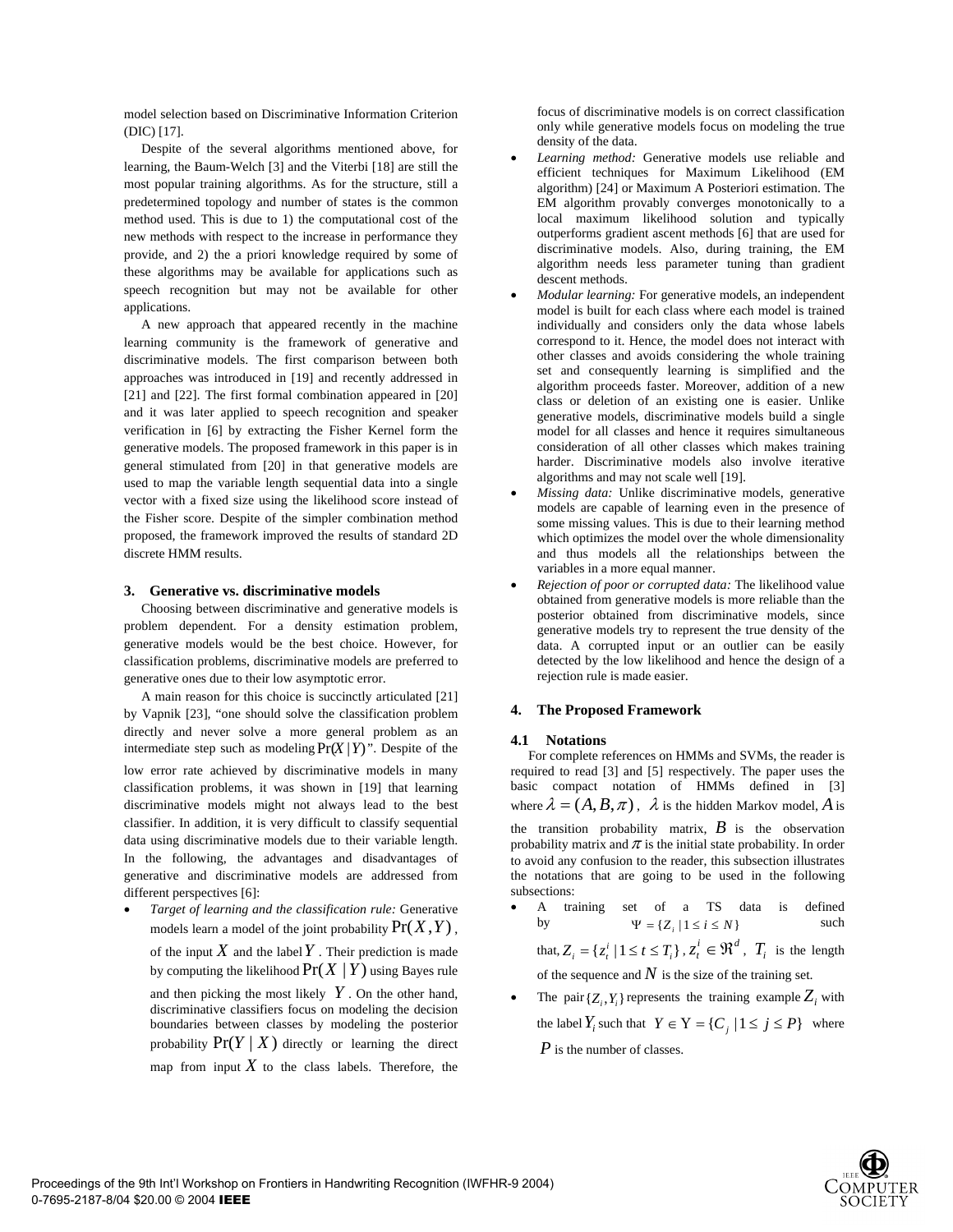The function  $F: \mathbb{R}^d \to \mathbb{R}^p$  (defined later) is a nonlinear function that takes  $Z_i$  as input and maps it to a point  $X_i \in \mathbb{R}^P$  . Therefore the set  $X = \{X_i | 1 \le i \le N\}$  is the image of the set  $\Psi$  under the function  $F$ .

It is worth noting that it is not a restriction that the dimensionality of  $X$  should be equal to the number of classes. It could be that due to several variations in the patterns within one class, the data could be represented using more than one model (such as in our case). Accordingly the number of models is going to be larger than the number of classes and  $X$  will have a dimensionality equal to the number of models.

# **4.2 The generative/discriminative framework**

The above-mentioned advantages and disadvantages (section 3) led us to propose a new framework that combines the advantages of both models and overcomes the disadvantages of each separately. The framework is stimulated from [20] and it consists of two stages, namely 1) the modeling stage, and 2) the classification stage. Figure (1) shows a block diagram of the proposed framework.

*The modeling stage* is the first stage of the proposed framework and it consists of generative models. It has the basic role of mapping the variable length sequential pattern  $Z_i$  into a single fixed size vector. The basic idea for the modeling stage is as follows. For a  $P$ -class problem, each HMM is trained with a set of examples that belong to its class, however, when using the maximum likelihood decision rule to classify a new input pattern  $Z_0$ , each model HMM  $\lambda_i$  is given the input pattern  $Z_0$  to compute the forward probability  $Pr_i(Z_0 | \lambda_i)$  [3] and the hope is always that the model of the correct class will output the highest likelihood. In the proposed framework, the modeling stage gets more information from all the models of the modeling stage in a  $P$  -dimensional real vector  $X$  (the likelihood score). In that sense, the modeling stage represents each sequential input as a point in the new space  $\mathfrak{R}^P$ , or more formally, it can be considered as the nonlinear function *F* mentioned in the previous subsection. To elaborate, consider the experiments presented in this paper. The problem tackled in this paper is a 10-class problem (handwritten digits). Each digit is modeled by two HMMs; a horizontal HMM that scans the digits from left-to-right, and a vertical HMM that scans the digit from top to bottom. Therefore the modeling stage consists of 20 HMMs, and hence the likelihood score has 20 variables ( $P = 20$ ), each one corresponds to one HMM.

*The classification stage* is the second stage of the proposed framework. It consists of a discriminative model that has the role of classifying the likelihood scores, the set  $X$ , representing the sequential patterns. The discriminative model could be a Multi Layer Perceptron (MLP) neural network, a SVM or any other discriminative model, however, we chose SVMs for their good generalization. In fact, the discriminative

stage acts as an ordinary classifier and its input is the output of the modeling stage which acts as a feature extraction layer. Increasing the discrimination among generative models implies more discriminative feature vectors and consequently more accurate classification. Therefore, the modeling stage and the likelihood value are the key players of the framework. In the following, an insight of the likelihood value and the intuition lying behind the proposed model are elaborated in more details.

# **4.3 The likelihood score**

Consider the  $P$  -class problem in hand, each class is represented by a single HMM, and that the data (training set and test set) are *i.i.d* drawn from the same unknown distribution and they exist in an Euclidean space  $S$ . The set of the  $P$  HMM models estimated from the training data form a set of local densities that allocate a certain part of the huge space  $S$ . Although, it is desired to have these densities far apart from each other in order to reduce the Bayes error, real life data (probably with noise and outliers) do not produce perfectly separated densities and ambiguities can exist easily. The likelihood score of the HMM measures the closeness of the pattern to the model itself, or how likely the model has generated this sequence. Consider the two classes  $C_j$  and  $C_i$  with the two sequences  $Z_i \in C_i$  and  $Z_i \in C_i$ . For correctly trained models  $\lambda_i$  and  $\lambda_i$  , it should be that  $Pr(Z_i | \lambda_i)$  <  $Pr(Z_i | \lambda_i)$  and the same for all other sequences that do not belong to  $C_i$ .



**Figure 1: A block diagram of the proposed approach**

In practice, likelihoods can be very close to each other and this closeness depends on the similarity between the two sequences. Therefore, the likelihood scores stored in *X* should have a high likelihood of the correct class and low likelihoods of other classes where each value represents how the sequence is close to its model. In case of similar patterns from different classes, the likelihoods will be close to each other which is a drawback of the proposed method. The proposed approach is stimulated from this observation. For an unknown pattern  $Z_0$ , each model votes (or scores) for this pattern and instead of considering the highest likelihood only as in traditional classification using HMMs, all the likelihoods are considered and taken as an input for a classifier that learns the voting of these models.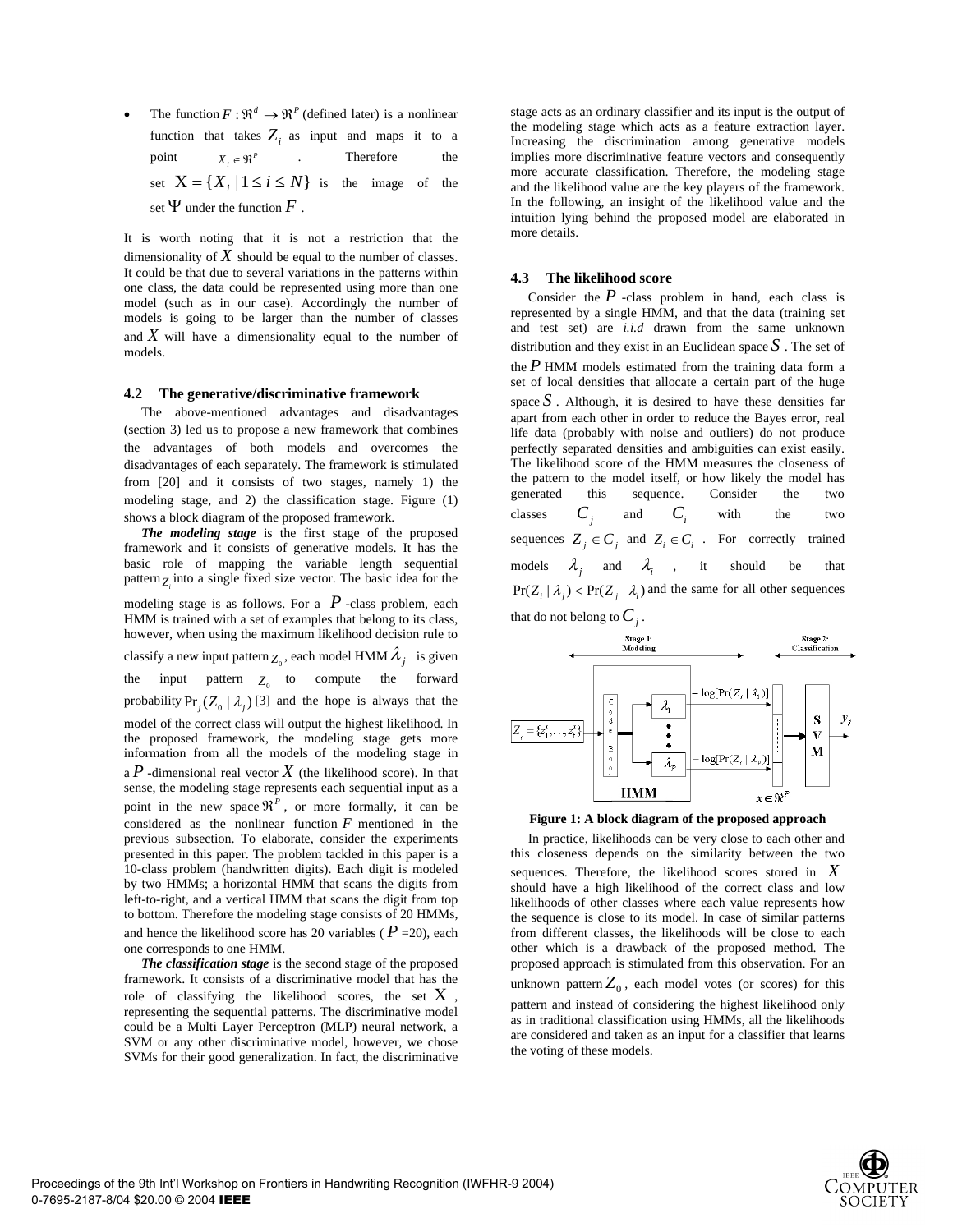#### **5. Experimental results**

 Recognition of unconstrained handwritten digits is an old yet a well-known problem in pattern recognition. Due to the extensive research done in this area, state-of-the-art techniques [26, 30, 31] were able to achieve very low error rates. However, the problem is considered as a standard for testing new classifiers, learning algorithms and feature sets.

#### **5.1 The data set and features extraction**

 The MNIST database [25] was used in all the experiments. It is a very well known database for unconstrained handwritten digits that has a high variability in handwriting styles. The dataset has a training set of 60,000 samples and a test set of 10,000 samples from approximately 250 writers. The distribution of the digits form each class is almost uniform. For the experiments, the training set was divided to a new training set with 45000 samples and a validation set of 15000 samples. The two sets were created in a manner to keep the original distribution of each digit in the original training set. Before features extraction, all digits were cropped to be contained in the minimum bounding box. This is an important step in order to make all digits with different height and width, and hence the TS data extracted from each digit should have different observation length. The Time-Series data were extracted from the digits by using the features proposed in [27]. By following the same trend in [27], two different sets were extracted from the digits, the row based features and the column based featured.

## **5.2 The previous work**

 Before proceeding into more details and in order to avoid any confusion with our previous work [7], the differences between the current experiments and the previous ones will be highlighted briefly. The modeling stage in [7] consisted of 10 HMMs (horizontal HMMs) that scanned the digits from left to right only. The digits in the previous work had all the same height and length, and hence the TS data generated from the feature extraction had all the same length. Currently all the digits are cropped to be contained in the minimum bounding box. The features extracted in [7] were the row pixel values of the digits normalized to be from 0 to 1, and hence no complex features were used as in the current work. The validation set in [7] was taken from the test set (the first 5000 samples) of the MNIST database and not from the training set as in the current work.

#### **5.3 Hidden Markov models**

 Two Discrete HMM-based classifiers (Horizontal HMM and Vertical HMM) were used in the experiments, one for each features set (column based and row based). Each HMM-based classifier consisted of ten models, one for each digit. The number of states and the codebook size for each HMM-based classifier were selected experimentally according to the best recognition rate obtained on the validation set. The best number of states for the H-HMM and V-HMM was 11 and 14 respectively, and the best codebook size for both HMM-based classifiers was found to be 1024. Table (1) shows the recognition results of the H-HMM and the V-HMM on the validation set and the test of the MNIST database.

**Table 1: Recognition results of the H-HMM and the V-HMM on the validation and test sets** 

|                       | $H-HMM (%)$ | $V-HMM (%)$ |
|-----------------------|-------------|-------------|
| <b>Validation set</b> | 91.26       | 91.02       |
| <b>Test set</b>       | 91.17       | 91.44       |

The H-HMM and the V-HMM represent the modeling stage of the proposed framework; therefore in order to improve the modeling capability of the modeling stage, both HMM-based classifiers were combined together (HV-HMM) by summing the *log* of the final probability obtained from the forward computation. First row of Table (2) shows the recognition results of the HV-HMM on the validation and the test set respectively.

**Table 2: Recognition result of the HV-HMM and the proposed model on the validation and test sets** 

|                 | <b>Validation set</b><br>(%) | <b>Test set</b><br>(%) |
|-----------------|------------------------------|------------------------|
| <b>HV-HMM</b>   | 92.63                        | 92.85                  |
| <b>Proposed</b> | 93.95                        | 94.08                  |

# **5.3 Support vector machines**

The H-HMM and the V-HMM were used to model the training set and the validation set using the proposed method in Section (4). Each input pattern was passed to each HMM-based classifier to obtain the likelihood score from each model. Accordingly, each pattern was mapped to a 20 dimensional vector; i.e. the first 10 values are for the H-HMM, and second 10 values are for the V-HMM. The obtained vectors where then used to train the discriminative stage that is represented by SVM classifiers. For the experiments, we used the SVM Light V.5.0.[30] package. The discriminative stage consisted of 10 SVMs using a one-against-all strategy. The kernel function was selected to be the RBF kernel and the sigma parameter for the kernel was adjusted using the method proposed in [35]. The SVM training was stopped when the highest recognition rate was achieved on the validation set. The constant parameter *C* was set to 10 in all the experiments. The second row of Table (2) shows the recognition results of the SVM classifier on the validation set and the test set. Tables (3) and (4) show the confusion matrix for the HV-HMM and proposed framework respectively.

# **5.4 Results' analysis**

 It can be seen from Table (1) how the results of the H-HMM and the V-HMM are low in general and very close to each other. A direct possible reason for that is the size of the image. The original size of the image is 28x28 (pixels) including a white border (4-5 pixels) on each side and after cropping, it becomes less than that. The features proposed in [27] were tested on the NIST SD19 database where the images are usually bigger, hence scaling the images will probably give better results. Although the results of the V-HMM and the H-HMM are close to each other, yet the combination boosted the results by more than 1.3% for each classifier. This explicitly implies that both classifiers complement each other.

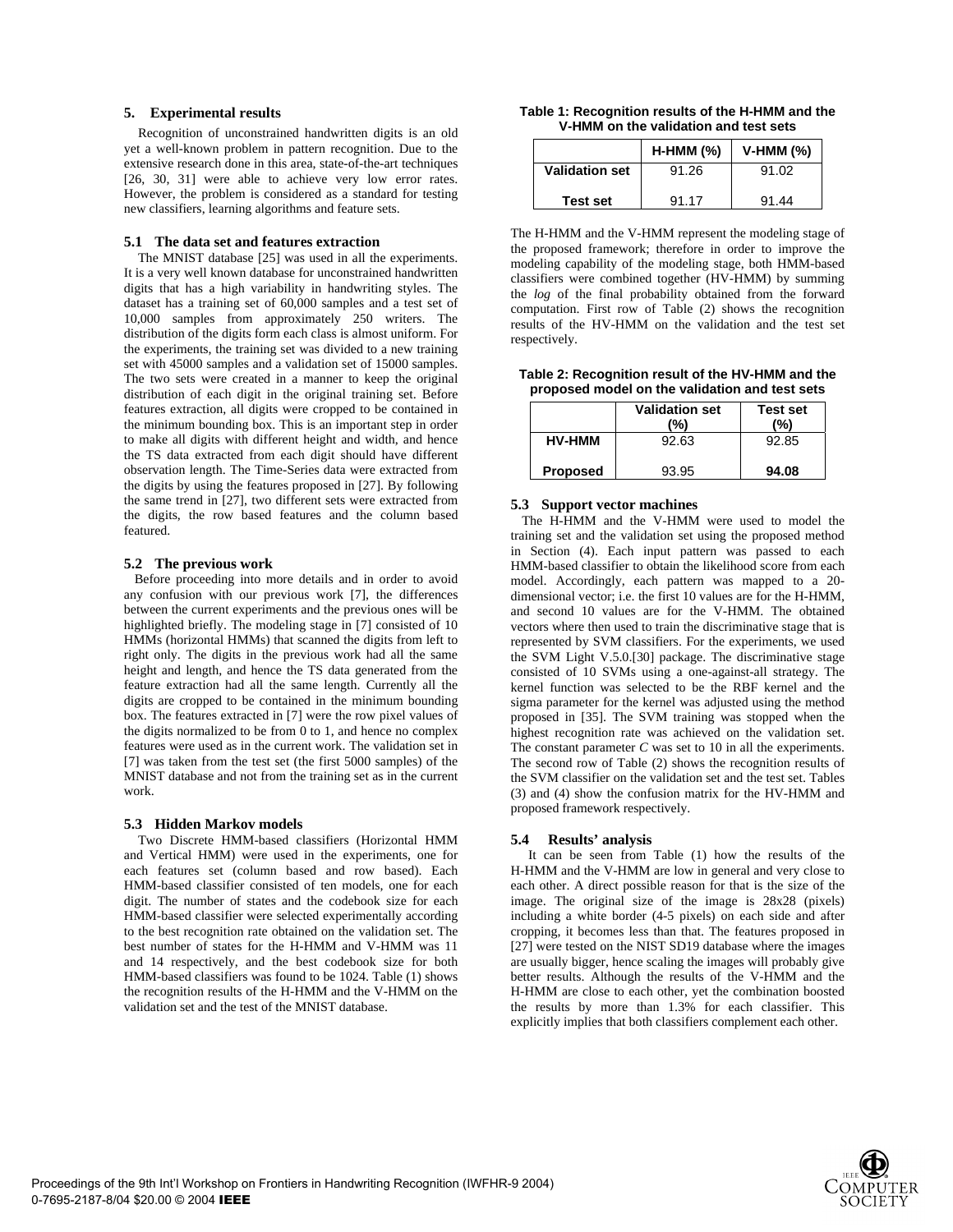|              | 0                         | 1              | $\mathbf{2}$ | 3                            | 4    | 5                        | 6                        | 7    | 8     | 9              |
|--------------|---------------------------|----------------|--------------|------------------------------|------|--------------------------|--------------------------|------|-------|----------------|
| 0            |                           | -              |              | 11.9                         | 2.3  | 7.1                      | 11.9                     |      | 64.3  | 2.3            |
| 1            |                           | $\overline{a}$ | 25.5         | $\overline{a}$               | 23.2 | 2.3                      | 16.2                     | 2.3  | 25.5  | 4.6            |
| $\mathbf{2}$ | 4.4                       | 1.4            |              | 53.7                         | 1.4  | 8.9                      | 1.4                      | 10.4 | 10.4  | 7.4            |
| 3            | 2.9                       | -              | 17.3         |                              | ÷,   | 33.3                     | $\overline{\phantom{a}}$ | 20.2 | 17.3  | 8.7            |
| 4            |                           | 2.2            | 11.1         | 2.2                          |      | 4.4                      | 2.2                      | 8.9  | 26.67 | 42.2           |
| 5            | 1.0                       | 1.0            | 2.1          | 64.2                         | 2.1  | $\overline{\phantom{0}}$ | 3.1                      | 2.1  | 21.0  | 3.1            |
| 6            | 3.8                       | 5.0            | 11.3         | $\qquad \qquad \blacksquare$ | 16.4 | 40.5                     |                          |      | 22.7  |                |
| 7            | $\mathbb{L}^{\mathbb{N}}$ | 2.5            | 26.5         | 3.8                          | 12.6 | 5.0                      | $\overline{\phantom{a}}$ | -    | 13.9  | 35.4           |
| 8            | 13.3                      | $\overline{a}$ | 10.4         | 13.3                         | 9.5  | 12.3                     | 9.5                      | 7.6  |       | 23.8           |
| 9            | 1.1                       | 4.4            | 2.2          | 29.6                         | 16.4 | 4.4                      | $\overline{\phantom{a}}$ | 13.1 | 28.5  | $\overline{a}$ |

## **Table 3: Confusion matrix for the HV-HMM classifier (%)**

|  | Table 4: Confusion matrix for the hybrid model (%) |  |
|--|----------------------------------------------------|--|
|  |                                                    |  |

|             | 0    | 1   | $\overline{2}$ | 3              | 4                            | 5    | 6                 | 7                        | 8                        | 9    |
|-------------|------|-----|----------------|----------------|------------------------------|------|-------------------|--------------------------|--------------------------|------|
| 0           |      |     | 2.78           | 16.6           | 2.78                         | 8.33 | 19.44             |                          | 47.2                     | 2.78 |
| 1           |      |     | 33.3           | $\overline{a}$ | 18.1                         | 3.0  | 18.8              | 3.0                      | 18.1                     | 6.0  |
| $\mathbf 2$ | 4.4  | 1.4 |                | 52.9           | 1.4                          | 1.4  | 2.9               | 17.6                     | 10.2                     | 7.3  |
| 3           | 1.3  | -   | 17.3           |                | $\qquad \qquad \blacksquare$ | 38.6 | $\qquad \qquad -$ | 16.0                     | 20.0                     | 6.6  |
| 4           |      | 5.5 | 9.2            | 3.7            |                              | 1.8  | 5.5               | 9.2                      | 12.9                     | 51.8 |
| 5           | 1.1  | 3.5 | 1.1            | 54.1           | 4.7                          |      | 3.5               | 3.5                      | 24.7                     | 3.5  |
| 6           | 6.9  | 6.9 | 15.5           |                | 17.2                         | 27.6 |                   | $\overline{\phantom{0}}$ | 25.8                     |      |
| 7           |      | 3.9 | 28.9           | 3.9            | 11.8                         | 5.2  |                   |                          | 7.8                      | 38.1 |
| 8           | 17.3 |     | 12.5           | 8.6            | 10.5                         | 9.6  | 10.5              | 8.6                      | $\overline{\phantom{m}}$ | 22.1 |
| 9           | 1.0  | 5.4 | 1.0            | 30.1           | 17.2                         | 4.3  |                   | 16.1                     | 24.7                     |      |

Table (2) shows how the results of the proposed model overcome the results on the HV-HMM on the validation set and the test set by more than 1.2% for each set. Despite of the low performance of the HMMs in the modeling stage, yet the discriminative stage was able to enhance the overall classification of the system. By looking to Tables (3) and (4), one can see how the increase in performance, although seems to be promising, yet it shows interesting observation on the capability of the proposed model. It is expected that the error in all cases in Table (4) should be less that those in Table (3), however, this is not the case. There are cases where the error in Table (4) is slightly higher than or equal to that of Table (3), but when it comes to the increase achieved by the hybrid system in cases such (0,8), (1,4) and others (highlighted in grey), the error dramatically decreases down. Therefore the total of these ups and downs made the proposed model ahead. This in turns questions two issues; 1) how informative is the value of the likelihood obtained from the HMMs, and 2) how the hybrid will behave in case of an unbalanced training set.

For the first issue, it is clear that the likelihood value (which is a sum of the probabilities of the alpha computation) is not so informative and more statistical information can be obtained from the states of the model. For the second issue, it is known that generative models do not exploit prior probabilities of each class while discriminative models do. Hence, this factor will affect the modeling capability of the modeling stage and consequently the overall hybrid.

# **6. Conclusion and future work**

 This paper increases the validity of a previously proposed framework [7] that combines generative and discriminative models for the classification of variable length Time-Series data. The framework is composed of 1) a modeling stage that has the role of mapping the variable length Time-Series data in to a fixed size vector, and 2) a discriminative stage that has the role of classifying the output of the modeling stage. The framework was able to improve the results of a two dimensional discrete HMM by more than 1.2%.

 The accuracy of the framework depends mainly on the modeling capability of the HMMs in the modeling stage, and on the type of information extracted from these models that represent the variable length Time-Series data. Increasing the discrimination between the HMMs will help the discriminative stage to produce better decision boundaries between classes. Such an improvement can be achieved by using mixtures of generative models, training the HMM discriminatively using MCE [11, 12], or training the HMMs and the SVMs simultaneously. As for the discriminative stage, testing other strategies for combining SVMs might bring better performance. For real life applications, neural networks can replace SVMs since they have a faster testing time compared to SVMs. The framework in general can accept many modifications for improvements and in this paper encourages for future research work in this direction.

# **Acknowledgment**

The authors would like to thank NSERC of Canada and FCAR of Quebec for their financial support.

# **References**

[1] K-F. Lee, "Automatic Speech Recognition: The Development of the SPHINX System", Kluwer Academic Press, 1999.

[2] A. El-Yacoubi, M. Gilloux, R. Sabourin and C. Y. Suen, "An HMM Based Approach for Off-line Unconstrained Handwritten Word Modeling and Recognition," IEEE Trans. PAMI, Vol. 21, No. 8, pp. 752-760, 1999.

[3] L. R. Rabiner, "A Tutorial on Hidden Markov Models and Selected Application in Speech Recognition," Proc. of IEEE, Vol. 77, No. 2, pp. 257-286, 1989.

[4] K. T. Abou-Moustafa, M. Cheriet and C. Y. Suen, "On The Structure of Hidden Markov Models," Pattern Recognition Letters, Vol. 25, pp. 829-973, June 2004.

[5] N. Cristianin and J. Shawe-Taylor, "An Introduction to Support Vector Machines and Other Kernel-based Learning Methods," Cambridge Univ. Press, 2000.

[6] L. Quan and S. Bengio, "Hybrid Generative-Discriminative Models for Speech and Speaker Recognition," IDIAP Tech. Report, Mar. 2002.